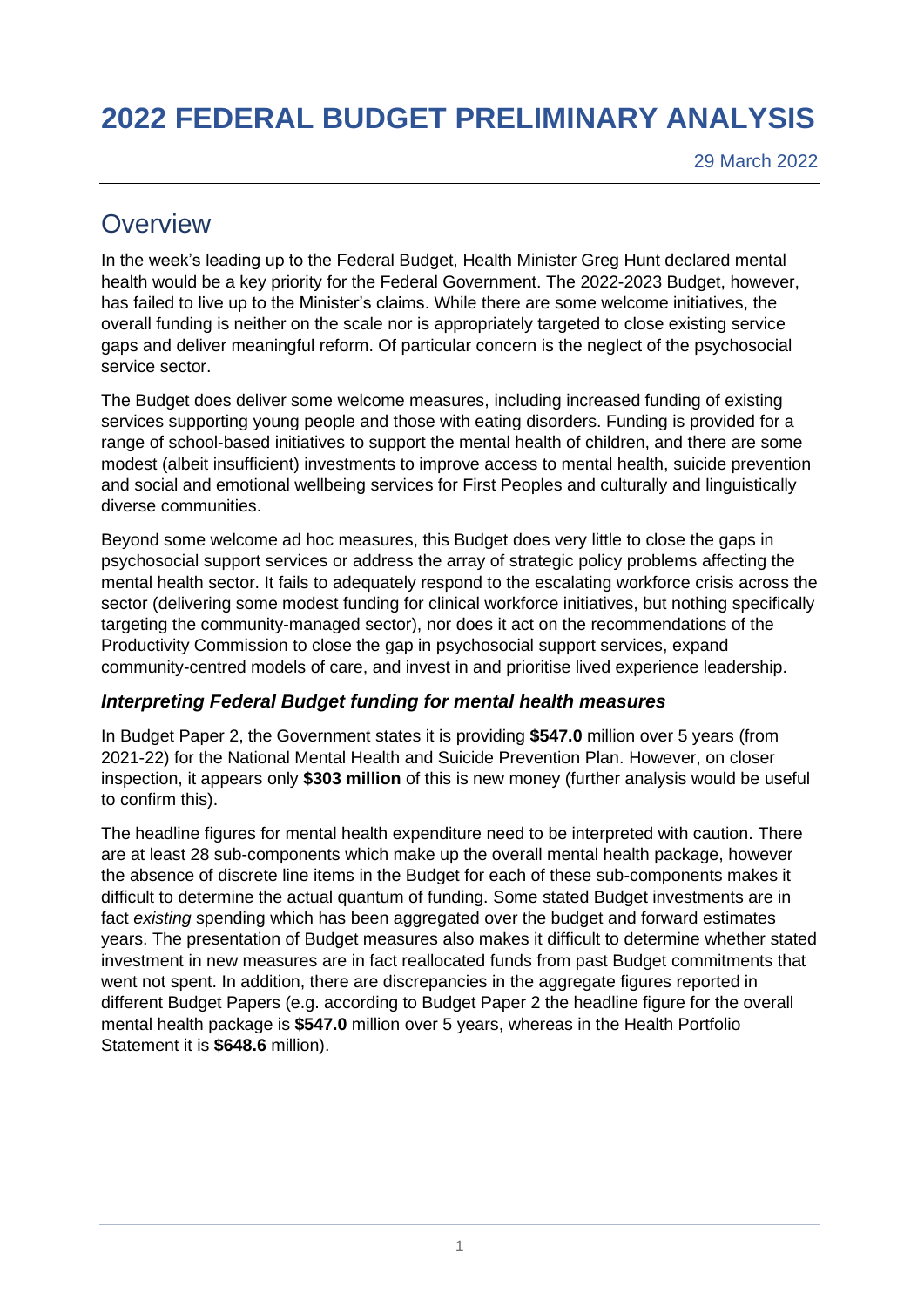# Psychosocial support services

This Budget provides no additional funding for psychosocial support services. This represents not only a failure to address the large unmet gap in psychosocial services that has been demonstrated by the Productivity Commission and many others, but also creates uncertainty and instability for the existing psychosocial support services funded via the Commonwealth.

In the 2021 Budget, \$112.4 million was allocated over two years from 2021-22 for the continuity of psychosocial support services for people with a severe psychosocial disability who are not eligible for the National Disability Insurance Scheme. This funding, distributed via Primary Health Networks, includes the National Psychosocial Support Measure, the National Psychosocial Support Transition program, and the Continuity of Support program for psychosocial support. While last year's Budget provided a short-term reprieve for existing services funded under the National Psychosocial Support Measure, it fell far short of addressing the Productivity Commission's recommendations to grow investment to match unmet need and to extend the length of contracts to 5 years.

Without any new funding, the existing psychosocial support programs will cease in June 2023.

In the recently announced National Agreement on Mental Health and Suicide Prevention, governments agreed to "undertake further analysis of psychosocial supports outside of the NDIS, to commence within the first twelve months from the commencement of this Agreement and be completed as soon as possible within the first two years of this Agreement". No additional funding was announced in the Budget to support this work.

The Agreement also stated that:

"To ensure continuity of psychosocial support services for Australians with severe mental illness and enable the sector to retain a skilled workforce, *the Commonwealth and the States will maintain investments in current psychosocial support programs outside the National Disability Insurance Scheme while the further analysis work is undertaken*." [emphasis added]

In this year's Federal Budget, the failure to provide any funding beyond 2023 suggests the Commonwealth has failed to honour this commitment, creating uncertainty for psychosocial services, their staff and those with severe mental health challenges who use these services.

# Suicide prevention

- \$42.7 million over 2 years from 2022-23 to **extend regional initiatives for suicide prevention**, including the establishment of targeted regional initiatives for suicide prevention in every Primary Health Network (PHN) region.
- \$4.0 million over 2 years from 2022-23 for **suicide prevention research** (for the Suicide Prevention Research Fund delivered by Suicide Prevention Australia).
- \$3.9 million over 3 years from 2022-23 for **mental health and suicide prevention research** activities delivered by the Thompson Institute at the University of the Sunshine Coast, Queensland.

# Mental health treatment initiatives

• \$13.6 million over 2 years from 2021-22 to continue funding for the **Victorian head-to-help clinics** until February 2023 and extend **NSW pop-up clinics** until December 2022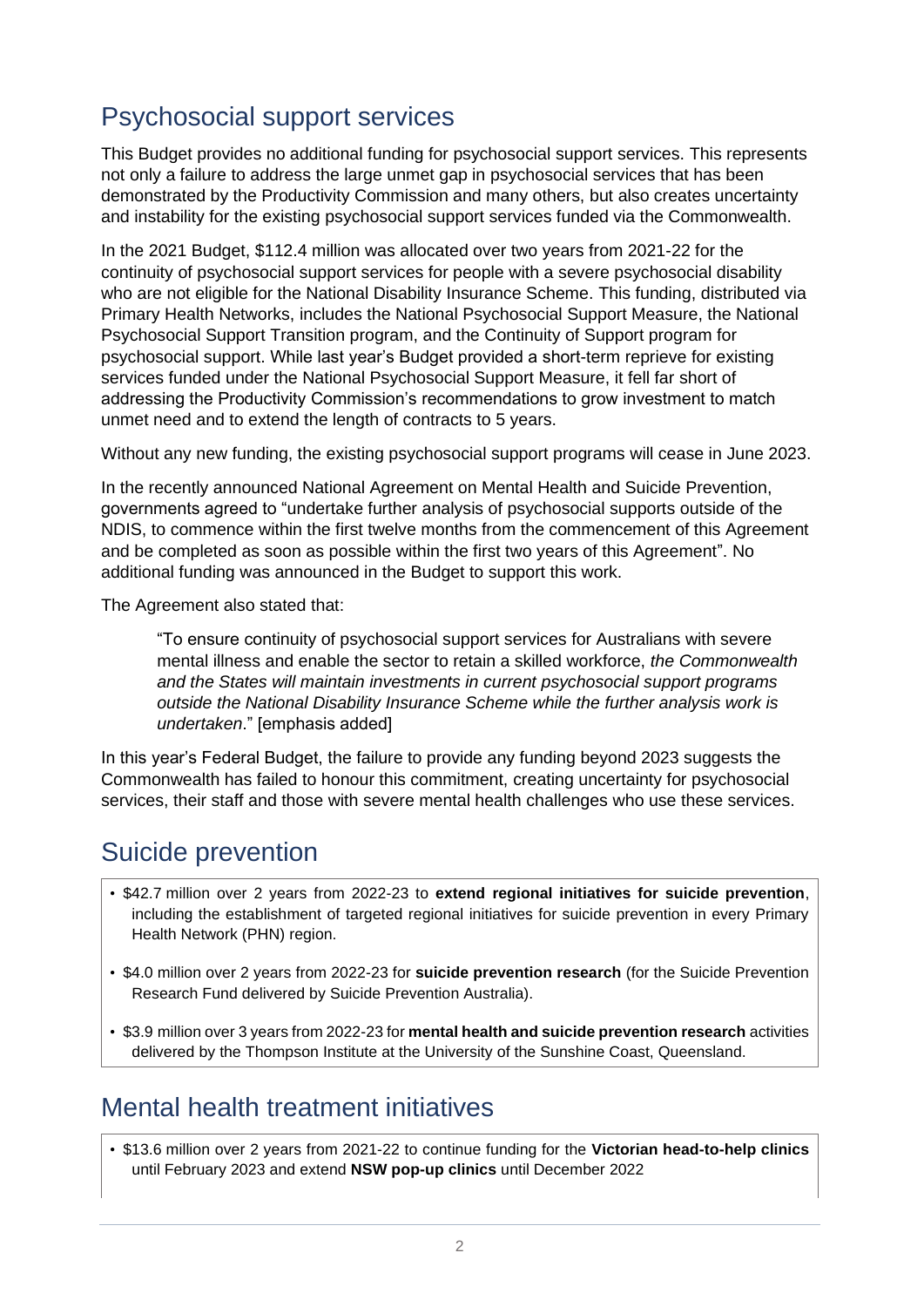- \$11.3 million in 2022-23 to continue to provide COVID-19 support through digital mental health services.
- \$24.3 million over 4 years from 2022-23 to implement a pilot program to identify innovative and evidence-based models of care to best address the needs of people with **eating disorders** and to continue funding current eating disorder services for 2022-23. This includes "\$20.0 million over 4 years for specialised treatment services to be delivered in local community settings, supporting innovative and evidence-based models of care tailored to address identified local need".
- \$15.1 million over 4 years from 2022-23 to **introduce a case conferencing item on the Medicare Benefits Schedule** to "support eligible patients to access coordinated, multidisciplinary mental health care". Up to 4 case conferencing sessions per calendar year will be available for patients with a referral under a Mental Health Treatment Plan, those already accessing MBS-subsidised care under Better Access to Psychiatrists, Psychologists and GPs, or with a diagnosed eating disorder.

# Mental health support for specific population groups

### *Child and youth mental health*

- \$9.7 million over 3 years from 2022-23 for to better manage **mental health and wellbeing concerns in schools**, including a national measure of student wellbeing, national guidelines for the accreditation of mental health and wellbeing programs and trauma-informed professional development support for teachers
- \$3.3 million over 2 years from 2021-22 to fund **early intervention and prevention mentoring programs** for 'at risk' Year 8 students at public secondary schools
- \$1.8 million for to further develop the **Raising Healthy Minds app** to improve the mental health literacy of Australian parents and carers to identify signs of social or emotional ill-health in their children
- \$1.6 million for the **YMCA Peninsula Youth Services** for young people experiencing mental ill-health in the Southern Mornington Peninsula, Victoria [*Minister Greg Hunt's electorate*].
- \$6.1 million over 5 years from 2022-23 to provide Life Education Australia with funding to develop additional **education modules on online safety, mental health, and wellbeing and respectful relationships**.
- \$206.5 million over 3 years from 2022-23 to ensure continued access to services for **young Australians with severe mental illness**. This will comprise funding for the **Early Psychosis Youth Services** (EPYS) Program to ensure continuity of care for vulnerable young Australians experiencing, or at risk of, psychosis. The EPYS network will also be expanded to all jurisdictions through the addition of 2 new hub sites in **Tasmania** and the **ACT**.
- \$14.8 million over 5 years from 2021-22 to continue a range of *headspace* programs including flying *headspace,* the *Digital Work and Study Service*, and schools suicide prevention activities
- \$4.2 million to support *headspace* centres in regional, rural and remote areas to attract and employ GPs, enabling headspace services to deliver the complete model of enhanced primary care.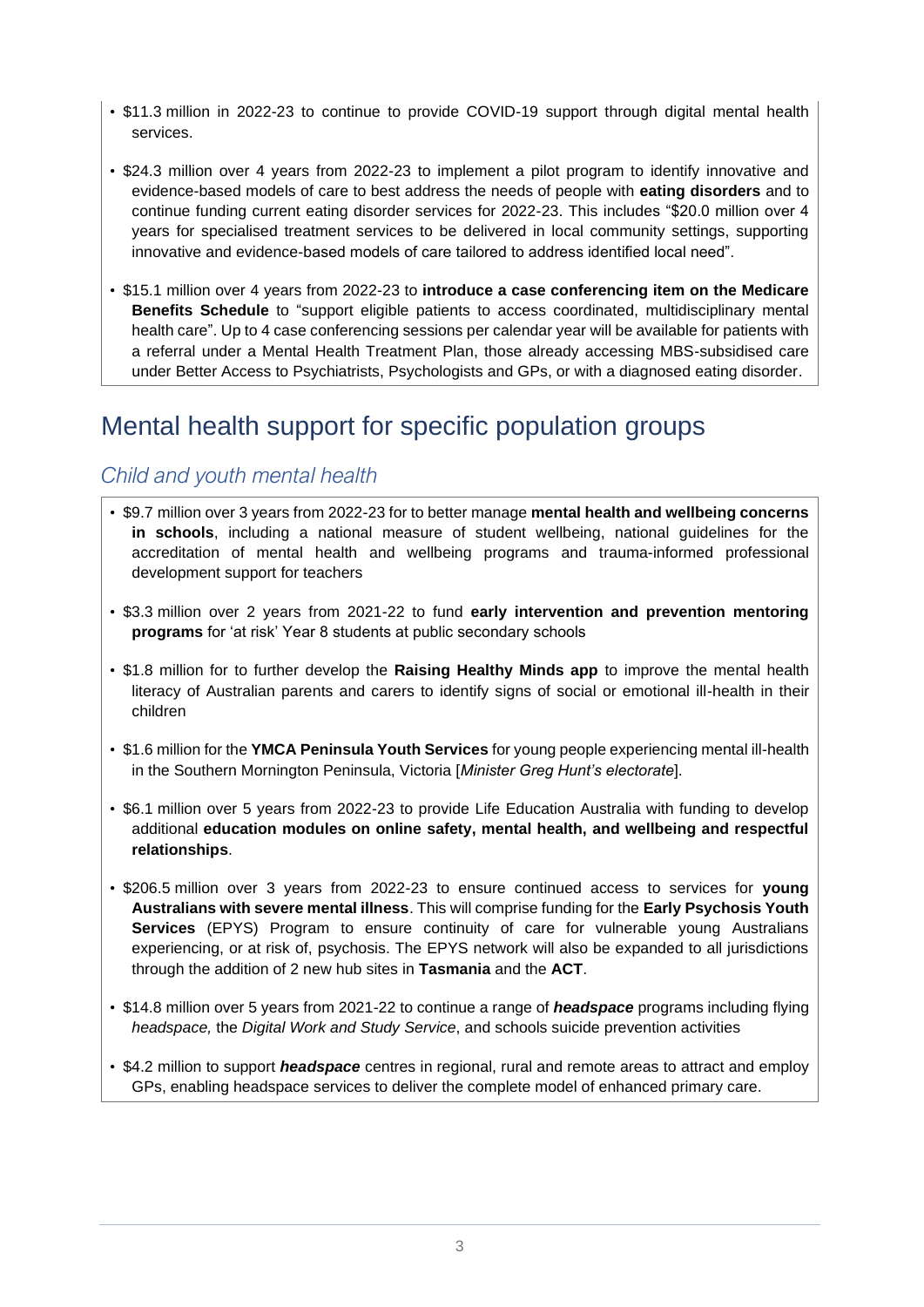## *Culturally and linguistically diverse communities*

- \$10 million in top-up funding over 2 years from 2022-23 for the **Program of Assistance for Survivors of Torture and Trauma** to meet forecast demand for support to humanitarian entrants and survivors of torture and trauma
- \$7.8 million to ensure **translating and interpreting services are available through PHNscommissioned mental health services** to provide access to translating and interpreting services for people accessing mental health services

### *Aboriginal and Torres Strait and Islander social and emotional wellbeing*

- \$8.6 million over 3 years from 2022-23 to establish the **National Closing the Gap Policy Partnership on Social and Emotional Wellbeing** to advise on policy and implementation of actions to address social and emotional wellbeing, mental health and suicide prevention closing the gap targets. The scope of the Partnership will be co-designed with Aboriginal and Torres Strait Islander people and state and territory governments.
- \$8.5 million over 3 years from 2022-23 to **extend culturally appropriate programs in 16 communities across the Northern Territory** through the *Red Dust* **program**, focused on social and emotional wellbeing, sexual health, relationships, alcohol and other drugs, and Foetal Spectrum Disorder

### *Support for veterans*

- \$2.5 million over 2 years from 2021-22 to the **Tasmanian Veteran Wellbeing Centre** to boost veterans' access to local services, including health services, mental health support, community organisations, advocacy, and wellbeing support
- \$13.7 million over 3 years from 2022-23 to the **Australian Kookaburra Kids Foundation** to support children of current and former Australian Defence Force members who have been affected by mental illness
- \$22.0 million over 4 years from 2022-23 to extend the *Psychiatric Assistance Dog Program* on a permanent basis, and extend support to veterans who had privately sourced their assistance dogs but would otherwise be eligible for the program
- \$20.0 million over 2 years from 2021-22 to fund community-level projects through the *Veteran Wellbeing Grants Program*

### *Mental health support for disaster-affected communities*

- \$946,000 to **extend the MBS items for Australians impacted by the bushfires** for a further 6 months until 30 June 2022.
- \$800,000 million over 2 years from 2021-22 to provide **mental health supports to the Devonport community in Tasmania** following the tragedy at Hillcrest Primary School.
- \$10.0 million over 2 years from 2021-22 for a national program run by Fortem Australia to provide psychological support, wellbeing activities and training in maintaining **mental health for first responders involved in natural disaster settings**
- \$4.0 million to the Black Dog Institute to establish a new National Mental Health Service for Emergency Service Workers and Volunteers.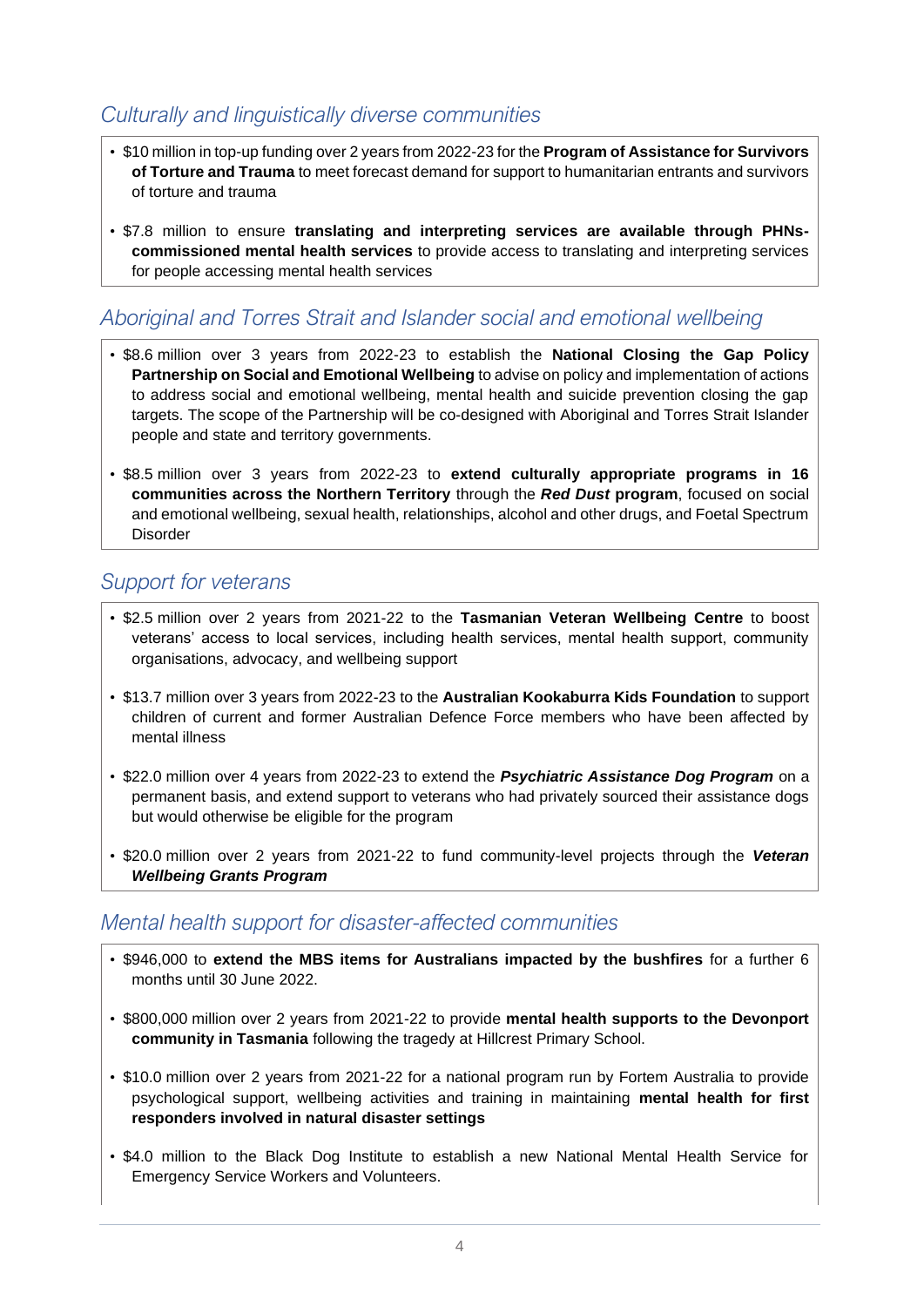• \$500,000 to accelerate the provision of headspace services in the Hawkesbury region due to the impact of the recent floods.

The Government will provide support for the recovery from the February / March 2022 floods in New South Wales and Queensland. Mental health related funding includes:

- \$31.2 million over 2 years from 2021-22 to meet the increased demand and support for the mental health of residents in flood affected areas through the recovery process. This will include \$10 million for the hardest-hit Lismore area specifically. Primary health networks — five in Queensland and five in NSW — will receive \$20 million of this funding, the bulk of which is intended for psychological therapies. \$2.4 million will be provided for local Aboriginal Community Controlled Health Organisations to deliver culturally appropriate, locally-designed mental health services in impacted communities.
- \$10.0 million over 4 years from 2022-23 to support the mental health of school-aged children in the Northern Rivers region affected by the recent flood event through the *Resilient Kids* program

In addition, the Federal Government has committed to jointly fund an estimated \$2.0 billion in additional support measures for flood-affected communities measures through Category D of the Disaster Funding Arrangements (DRFA). Funding will be provided on a 50:50 shared basis with the NSW and Queensland Governments. An unspecified component of this funding will be for not-for-profit and mental health services, as part of assistance measures and rebuilding of essential public infrastructure damaged by the floods.

#### *Small business owners*

• \$4.6 million over 2 years from 2021-22 to support the New Access for Small Business Owners program delivered by Beyond Blue to continue to provide free, accessible, and tailored mental health support to small business owners

#### *People received aged care services*

• \$22.9 million (in total) over three years to NSW, VIC, QLD, WA, SA and ACT for a program which will deliver intensive, specialised care for people with very severe behavioural and psychological symptoms of dementia.

# Other mental health specific measures

- \$8.3 million in 2021-22 to establish a **National Post Traumatic Stress Disorder Centre**, to be the national hub of clinical and technical expertise in treatment for trauma-related mental health conditions
- \$52 million in funding over four years for **Lifeline**.

#### *Analysis*

Overall, aside from some ad hoc measures, there isn't much for the community-managed mental health sector to celebrate among the measures announced in this Budget. There are some modest investments in some initiatives that are in themselves worthwhile and for which community-managed services may have a role. However, there are significant gaps and areas that have been overlooked. Critically, there is no overarching vision or coherence underpinning the announced measures: more ad hoc, one-off investments into an already fragmented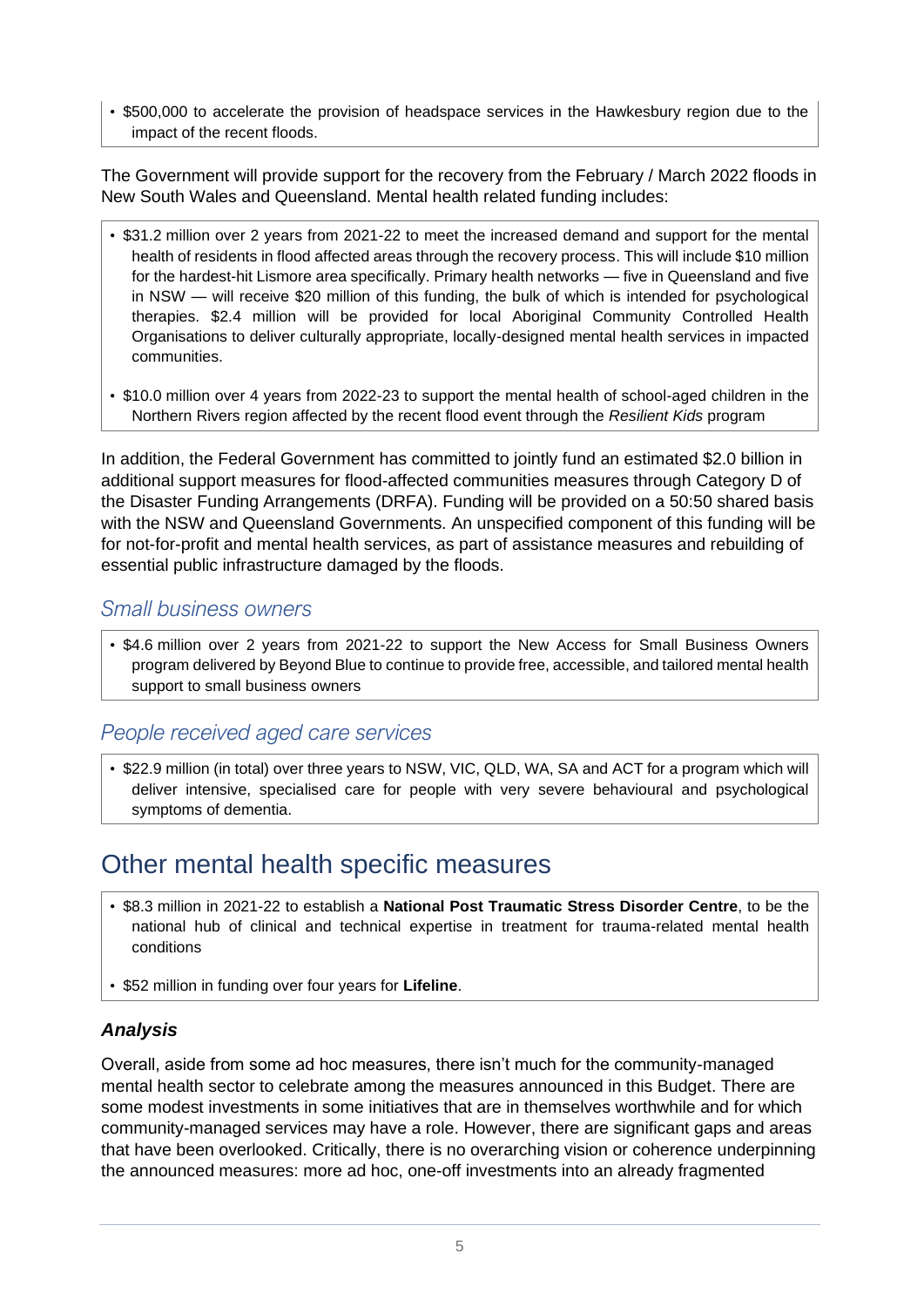system won't result in the comprehensive system of integrated care that we so desperately need.

# Social determinants of mental health measures

### *Domestic and family violence prevention and support services*

As part of a package to "enhance capacity within the health sector for victim-survivors of family, domestic and sexual violence", the Government is providing:

- \$67.2 million (2022–23 to 2025–26) to pilot a national model of trauma-informed, multidisciplinary recovery care through PHNs in 6 existing locations, delivering trauma-informed mental health therapies designed to meet the needs of victim-survivors.
- \$20.0 million (over 4 years from 2022–23, \$25.0 million over 5 years) to the Illawarra Women's Centre to support the establishment of a women's trauma recovery centre.
- \$328.2 million over 5 years to extend and establish FDSV early intervention and prevention programs, including trauma-informed national counselling services to support victim-survivors.

### *Alcohol and other drugs*

- \$343.6 million is be provided to enable ongoing support for the National Ice Action Strategy and delivery of drug and alcohol treatment services, prevention programs and research activities.
- \$19.6 million will also be provided over 4 years to expand the Take Home Naloxone program nationally, which will make the opioid overdose-reversing medication available at no cost and without a prescription in all Australian states and territories.
- \$9.2 million to help build safe and healthy communities by reducing the impact of drug and alcohol misuse, including the extension of critical alcohol and other drug treatment services.

### *Strong and Resilient Communities Grants*

• \$45.1 million over 4 years from 2021-22 to expand the Strong and Resilient Communities grant program to support around 120 additional local community-driven projects to increase the social and economic participation of vulnerable and disadvantaged people.

#### *Analysis*

The failure to provide any new funding for social housing and homelessness services is one of the stand-out social policy failures in this year's Budget – a failure that has mental health implications. Safe, secure housing is the foundation for mental health, while growing housing insecurity and rates of homelessness have a mutually reinforcing effect on poor mental health.

In addition to no additional funding for social housing, homelessness services are facing a \$39.4 million funding black hole from July 2023, as the Budget failed to provide appropriate ongoing funding for staff costs. This is because the Budget failed to renew previous funding that covered the cost of the equal remuneration order, which lifted the wages of homelessness workers to reflect the value of their work.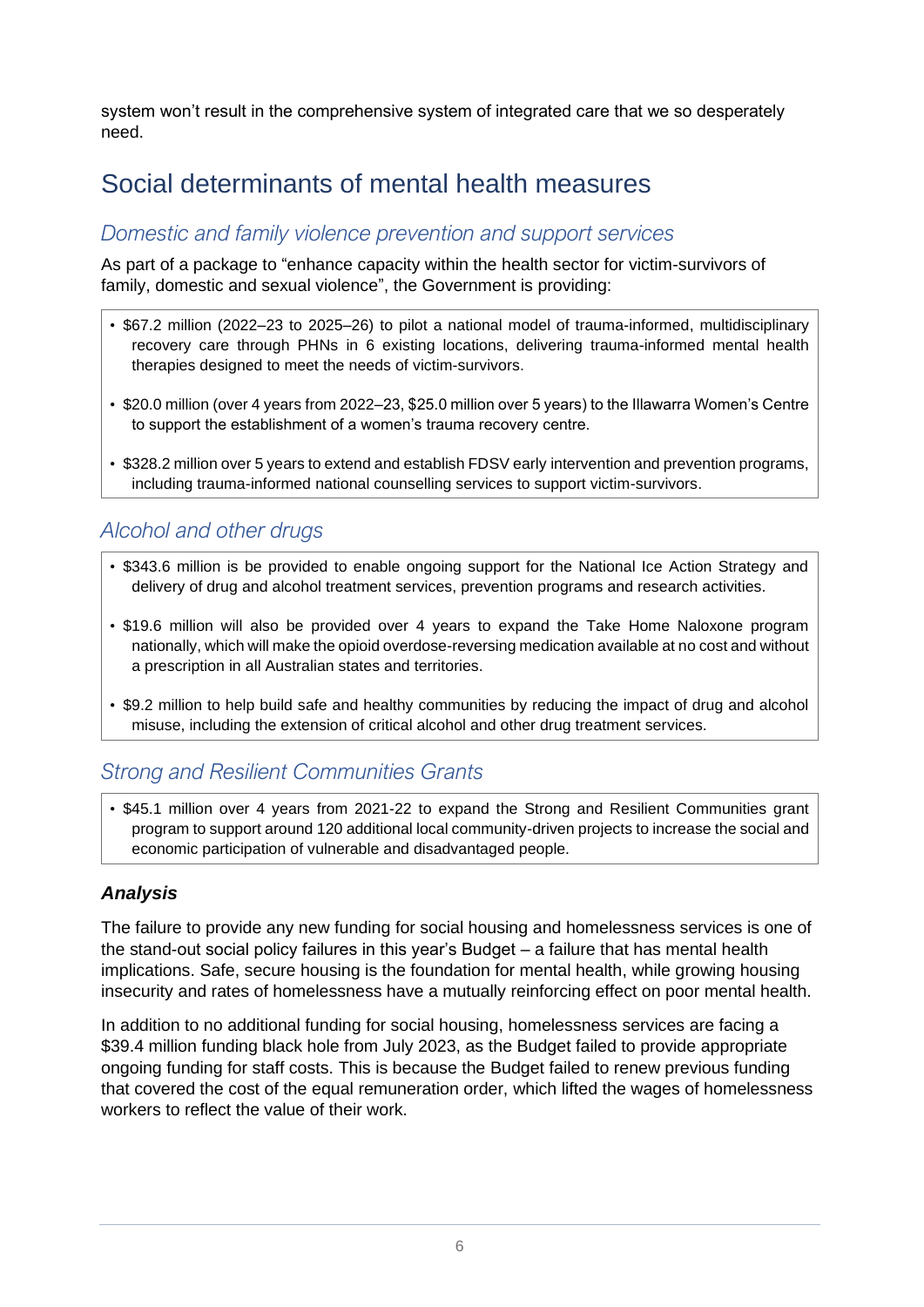The latest AIHW data<sup>1</sup> shows that the rate of people with a current mental health issue seeking help from specialist mental health services has increased each year from 2011–12 to 2019–20, with people with a current mental health issue representing one of the fastest growing subgroups accessing SHS services.





<sup>1</sup> Australian Institute of Health and Welfare, (2022). *Mental health services in Australia*. AIHW: Australian Government. accessed 29 March 2022. [https://www.aihw.gov.au/reports/mental-health-services/mental-health-services-in](https://www.aihw.gov.au/reports/mental-health-services/mental-health-services-in-australia/report-contents/specialist-homelessness-services)[australia/report-contents/specialist-homelessness-services](https://www.aihw.gov.au/reports/mental-health-services/mental-health-services-in-australia/report-contents/specialist-homelessness-services)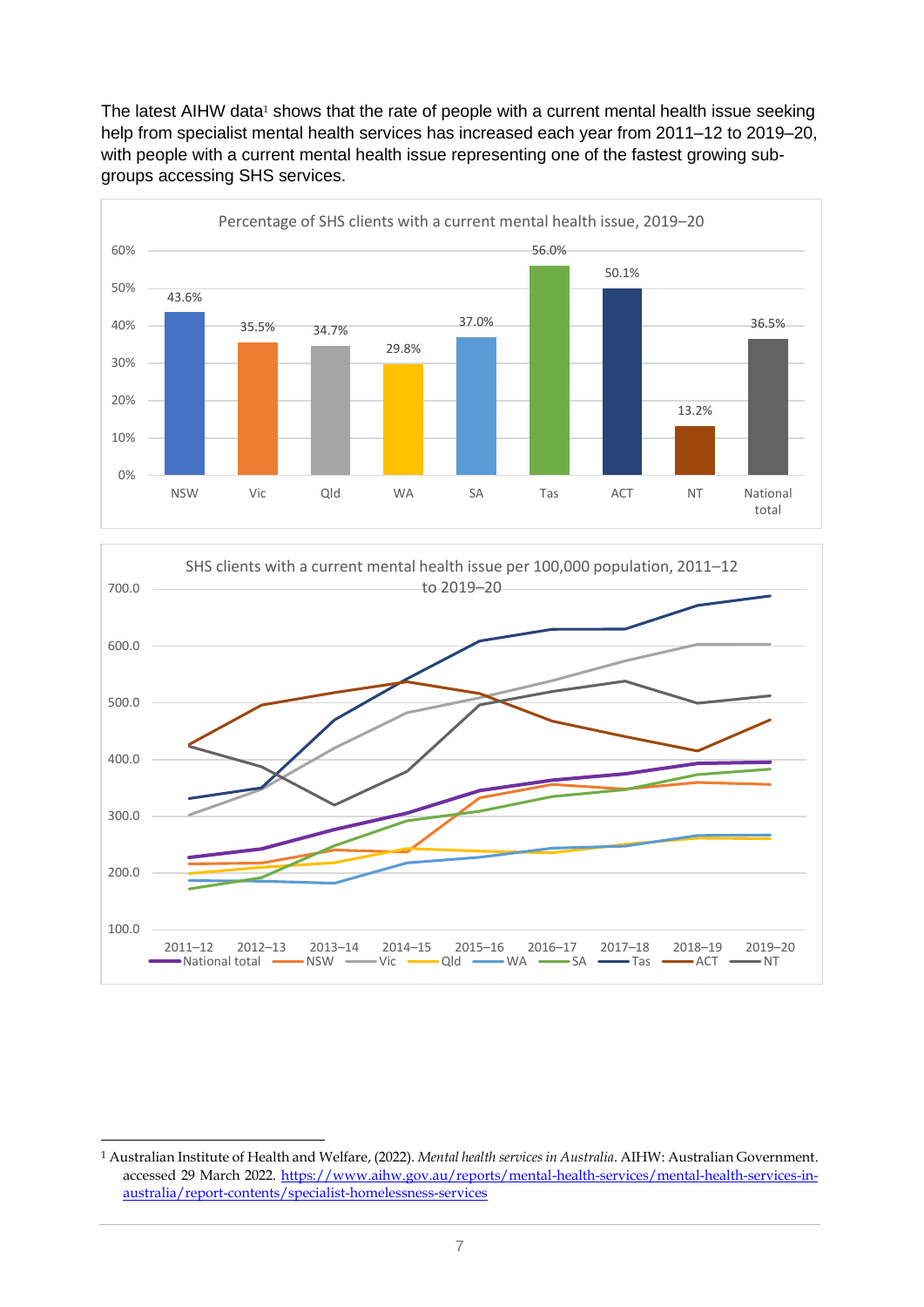# Workforce and governance

- \$64.7 million over 5 years from 2021-22 to implement the first stages of the 10-year mental health workforce strategy<sup>1</sup>, including:
	- \$28.6 million over 3 years from 2023-24 to increase the size of the psychiatry workforce through training posts, funding for supervisors, specific rural and remote initiatives and recruitment
	- \$18.3 million over 3 years from 2022-23 for a national mental health 'pathways to practice' program for nursing, allied health and psychology students. The program will establish appropriately supervised nursing and allied health student mental health placements in a mix of rural, remote and metropolitan trial areas, and establish supervised internships for provisional psychologists in a range of settings to deliver services.
	- \$4.7 million over 3 years from 2022-23 to provide general practitioners with access to psychiatrist support for treating their patients
	- \$1.3 million over 2 years from 2023-24 to build the capacity of mental health workers to respond to people with both substance use and mental health conditions
	- \$0.4 million over 2 years from 2022-23 to deliver a stigma reduction program for secondary and tertiary students to encourage students to choose a career in mental health.
	- \$6 million to enhance existing workforce capabilities, including a free national support line for general practitioners (GPs) to access clinical advice and support from psychiatrists.
	- \$2.2 million to support the mental health of the health workforce, including the Hand-in-Hand program to provide peer support to health professionals such as doctors, nurses, allied health professionals, paramedics, healthcare students and non-clinical staff, and the Black Dog Institute's The Essential Network (this is according to the Health Portfolio Budget Statement; according to Budget Paper 2, \$6.2 million will be provided over 3 years from 2021-22 to support the mental health of health workers).
	- \$904,000 to establish a mental health workforce strategic coordination and distribution mechanism to coordinate activity between governments, industry and across sectors
	- \$725,000 for data planning, monitoring and evaluation, and to address gaps in mental health workforce data.
- \$4.2 million over 5 years from 2021-22 to support employment of general practitioners in *headspace* centres in rural and remote regions
- \$3.5 million over 4 years from 2022-23 for the Australian Public Service (APS) Commission to continue the operation of the APS Mental Health and Suicide Prevention Unit to implement and maintain a mental health framework for APS employees.
- \$4.2 million to support headspace centres in regional, rural and remote areas to attract and employ GPs, enabling headspace services to deliver the complete model of enhanced primary care.

#### *Analysis*

Despite funding a range of workforce-related initiatives, the clear focus in this Budget is the clinical mental health workforce, with no measures specifically directed toward the communitymanaged mental health sector. This is a major gap. There are also no specific announcements in relation to the lived experience workforce, nor is any funding set aside to support lived experience leadership at the national level. In addition, there is no investment in the education and vocational training places needed to support the pipeline of workers to meet demand into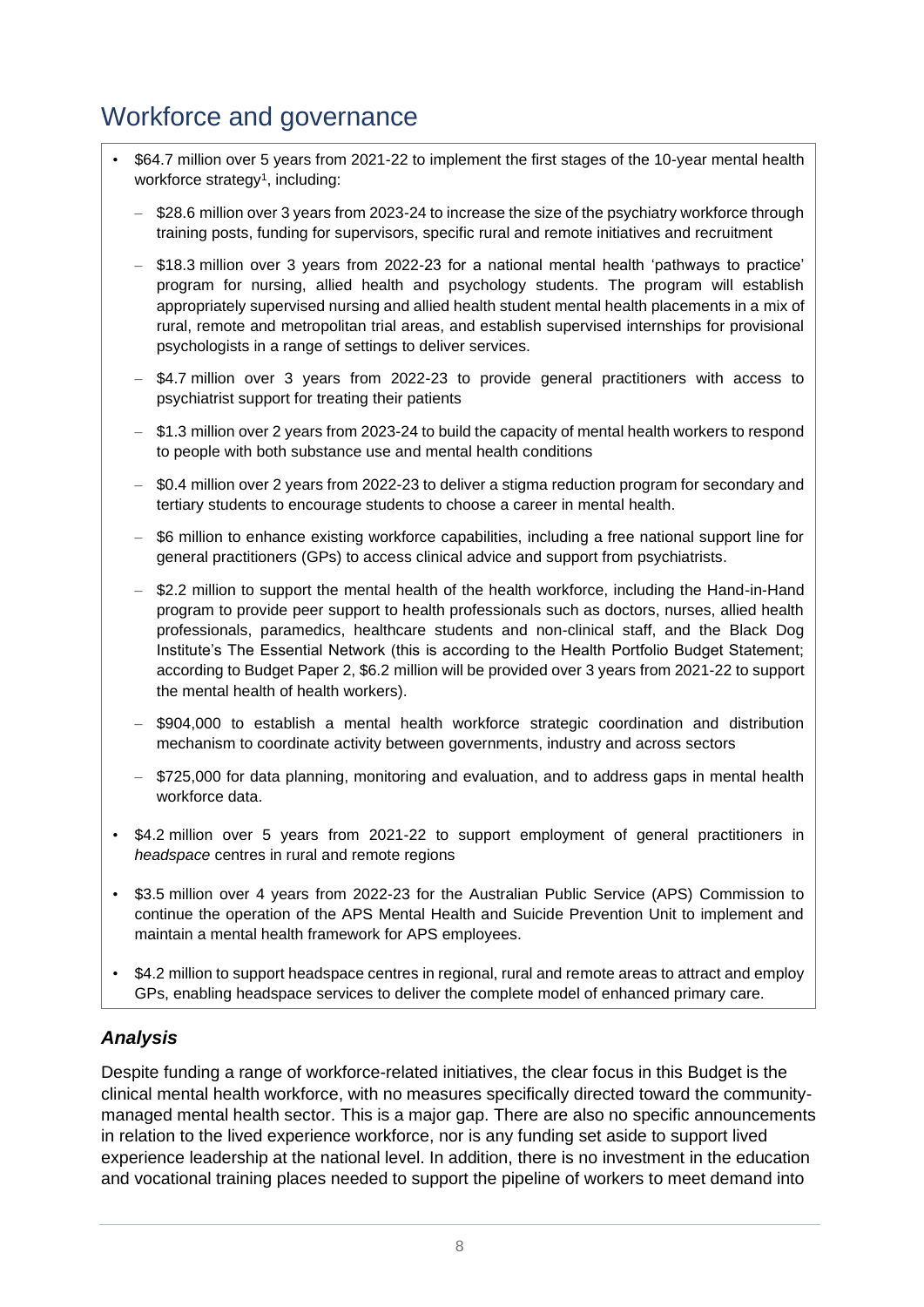the future. What has been announced is unlikely to address the chronic workforce shortages in the clinical mental health sector – let alone the substantial challenges facing the communitymanaged mental health workforce.

Note that the funding figures above is not all new funding, and some funding appears to have been reallocated from other programs.

### *Overall funding across the Federal Budget for mental health related measures (excluding payments to states and territories)*

Table 2 in Budget Paper 2 (the so-called "Table of Truth") breaks down funding since the 2021 22 MYEFO by portfolio, and provides the most accurate indication of the actual funding for measures. This indicates that around half of the headline figure for mental health spending touted by the Government does not actually reflect *new* funding in the 2022-23 Federal Budget.

| Payments (\$m)                                    |         |                          |           |         |               |
|---------------------------------------------------|---------|--------------------------|-----------|---------|---------------|
|                                                   | 2021-22 | 2022-23                  | 2023-24   | 2024-25 | 2025-26       |
| Department of Health                              | 19.3    | 97.7                     | 93.8      | 58.1    | 39.8          |
| Services Australia                                | 0.1     | 1.0                      | $\cdot$ . | $\cdot$ | $\sim$ $\sim$ |
| National Indigenous Australians<br>Agency         |         | 0.4                      | 0.4       | 0.4     |               |
| Department of Veterans' Affairs                   |         |                          | 0.1       | 0.1     | 0.1           |
| Australian Public Service Commission              | -       | $\blacksquare$           | ٠         | ۰       |               |
| Department of Education, Skills and<br>Employment | -       | $\overline{\phantom{0}}$ | -         | -       |               |
| Department of Defence                             | $-8.3$  | $\overline{\phantom{0}}$ | -         | ٠       |               |
| Total - Payments                                  | 11.1    | 99.1                     | 94.4      | 58.7    | 39.9          |

Total Payments over four years (2021-22 to 2024-25): **\$263.3 million**

Payments (\$m)

Total Payments over five years (2021-22 to 2025-26): **\$303.2 million**

If you include funding provided by the Commonwealth to the states and territories (see section below), the total amount of funding committed to mental health measures over five years (2021-22 to 2023-26) in this year's budget is **\$354.3 million**.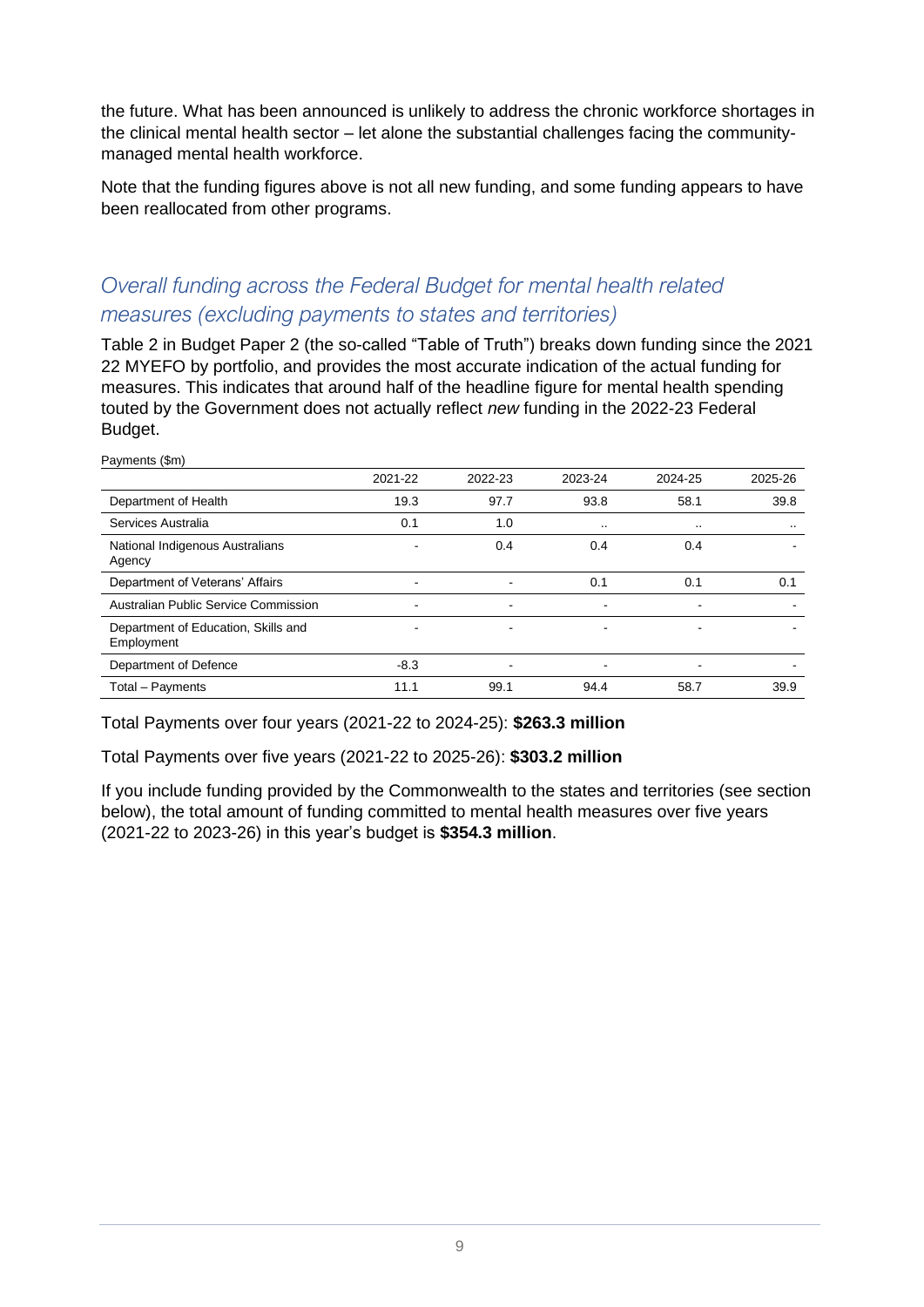# Payments to state/territory governments

### *National Mental Health and Suicide Prevention Agreement*

The long-awaited National Agreement on Mental Health and Suicide Prevention was released earlier this month. Under the National Agreement, the Commonwealth has signed Bilateral Agreements with New South Wales, South Australia, the Northern Territory, and the ACT. Bilateral agreements for Victoria and Western Australia are yet to be announced.

The Budget Papers only show funding for bilateral agreements reached before 18 March 2022 – and do not include, therefore, the funding allocated to the ACT. The total funding across NSW, SA and the NT is shown below.

|                                                                                  | 2021-22 | 2022-23       | 2023-24 | 2024-25 | 2025-26 |
|----------------------------------------------------------------------------------|---------|---------------|---------|---------|---------|
|                                                                                  | \$m     | $\mathsf{Sm}$ | \$m     | \$m     | \$m     |
| National Mental Health and Suicide Prevention<br>Agreement - Bilateral schedules | 2.6     | 11.5          | 9.2     | 14.3    | 12.4    |

A breakdown of the funding to each jurisdiction with bilateral agreements as at 18 March 2022 is shown below. Note that the totals include some unallocated funding. The total amount shown also does not reflect payments made to the Department of Health and Primary Health Networks to commission services and activities under the bilateral schedules.

| <b><i><u>Smillion</u></i></b> | <b>NSW</b> | VIC                   | QLD                   | WA                    | SΑ  | TAS                   | <b>ACT</b>            | <b>NT</b> | Total |
|-------------------------------|------------|-----------------------|-----------------------|-----------------------|-----|-----------------------|-----------------------|-----------|-------|
| 2021-22                       | 0.9        | $\tilde{\phantom{a}}$ | $\tilde{\phantom{a}}$ | $\tilde{\phantom{a}}$ | -   | $\tilde{\phantom{a}}$ | $\tilde{\phantom{a}}$ | 0.9       | 2.6   |
| 2022-23                       | 7.6        | $\tilde{\phantom{a}}$ | $\tilde{\phantom{a}}$ | $\tilde{\phantom{a}}$ | 0.4 | $\tilde{\phantom{a}}$ | $\tilde{\phantom{a}}$ | 1.0       | 11.5  |
| 2023-24                       | 5.7        | $\tilde{\phantom{a}}$ | $\tilde{\phantom{a}}$ | $\tilde{\phantom{a}}$ | -   | $\tilde{\phantom{a}}$ | $\tilde{\phantom{a}}$ | 0.4       | 9.2   |
| 2024-25                       | 6.7        | $\tilde{\phantom{a}}$ | $\tilde{\phantom{a}}$ | $\tilde{\phantom{a}}$ | 4.1 | $\tilde{\phantom{a}}$ | $\tilde{\phantom{a}}$ | 0.4       | 14.3  |
| 2025-26                       | 6.4        | $\tilde{\phantom{a}}$ | $\tilde{\phantom{a}}$ | $\tilde{\phantom{a}}$ | 4.2 | $\tilde{\phantom{a}}$ | $\tilde{\phantom{a}}$ | ٠         | 12.4  |
| Total                         | 27.3       | $\tilde{\phantom{a}}$ | $\tilde{\phantom{a}}$ | $\tilde{\phantom{a}}$ | 8.7 | $\tilde{\phantom{a}}$ | $\tilde{\phantom{a}}$ | 2.6       | 50.1  |

#### *Analysis*

The recently released National Agreement on Mental Health and Suicide Prevention, while establishing a worthy set of principles, fails to follow through with actionable and accountable steps to achieve their realisation. This includes a clear timeframe and delineation of responsibilities and roles in relation psychosocial services and the promised needs assessment.

To date, much of the funding that has been announced under the bilateral agreements does not appear to be new funding, but rather reflects funding that has already by committed by governments. This may account, in part, for the relatively small Commonwealth outlay for the states and territories, as shown in the tables above. It also may be an indication that the bulk of funding under the National Agreement will be delivered via PHNs and the Commonwealth Department of Health. However, the exact breakdown in funding is difficult to discern given the National Agreement fails to clearly set out the roles and responsibilities of different levels of government.

### *Other National Partnership or Specific Purpose Payments to states/territories*

The Australian Government is providing funding to support New South Wales, through Sonder Australia Pty Ltd (Sonder), to provide free, 24-hour health and wellbeing support to those in mandatory isolation.

| $\sim$<br>$\sim$<br>__ | $\sim$<br>20 <sup>o</sup><br>LULL LU |     | $\sim$<br>∼ | - -<br> |
|------------------------|--------------------------------------|-----|-------------|---------|
| Sn.                    | \$m                                  | \$m | œ<br>.sm    | .Sm     |